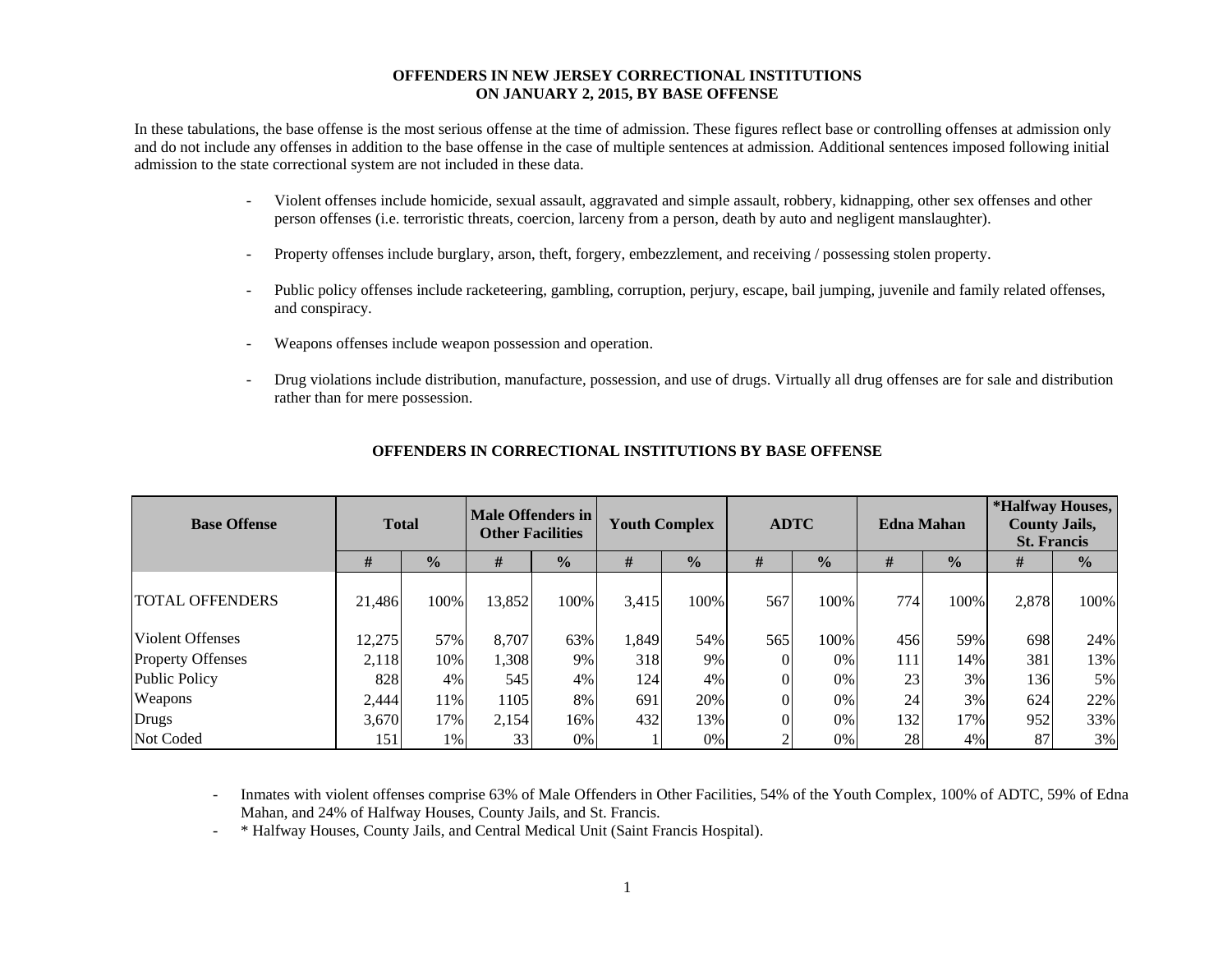# **Prison Complex Offenders By Base Offense**

| <b>Institution</b>   | <b>Total</b> | <b>Violent</b><br><b>Offenses</b> | <b>Homicide</b> | <b>Sexual</b><br><b>Assault</b> | <b>Assault</b> | <b>Robbery</b> | Kidnap  | <b>Other</b><br><b>Sex</b> | Other<br><b>Person</b> | <b>Property</b> | <b>Public</b><br><b>Policy</b> | <b>Weapons Drugs</b> |            | <b>Not</b><br>Coded |
|----------------------|--------------|-----------------------------------|-----------------|---------------------------------|----------------|----------------|---------|----------------------------|------------------------|-----------------|--------------------------------|----------------------|------------|---------------------|
|                      |              |                                   |                 |                                 |                |                |         |                            |                        |                 |                                |                      |            |                     |
| <b>Bayside</b>       | 1,130        | 528                               | 145             | 20                              | 122            | 219            | 6       | 13                         | 3                      | 148             | 82                             | 152                  | 220        | $\overline{0}$      |
| <b>Main</b>          | 100%         | 47%                               | 13%             | 2%                              | 11%            | 19%            | 1%      | 1%                         | 0%                     | 13%             | 7%                             | 13%                  | 19%        | 0%                  |
| <b>Bayside</b>       | 686          | 267                               | 61              | $\overline{0}$                  | 63             | 135            | 5       | 1                          | $\overline{c}$         | 140             | 33                             | 68                   | 178        | $\overline{0}$      |
| Farm                 | 100%         | 39%                               | 9%              | 0%                              | 9%             | 20%            | 1%      | 0%                         | 0%                     | 20%             | 5%                             | 10%                  | 26%        | 0%                  |
| <b>Bayside</b>       | 348          | 113                               | 24              | $\overline{O}$                  | 32             | 55             | 0       | $\overline{c}$             | $\Omega$               | 61              | 24                             | 45                   | 105        | $\overline{0}$      |
| Ancora               | 100%         | 32%                               | 7%              | 0%                              | 9%             | 16%            | 0%      | 1%                         | 0%                     | 18%             | 7%                             | 13%                  | 30%        | 0%                  |
| <b>Bayside Total</b> | 2,164        | 908                               | 230             | 20                              | 217            | 409            | 11      | 16                         | 5                      | 349             | 139                            | 265                  | 503        | $\overline{0}$      |
|                      | 100%         | 42%                               | 11%             | 1%                              | 10%            | 19%            | 1%      | 1%                         | 0%                     | 16%             | 6%                             | 12%                  | 23%        | 0%                  |
| <b>CRAF</b>          | 257          | 29                                | 1               | $\overline{O}$                  | 16             | 9              | 0       | 3                          | $\Omega$               | 91              | 15                             | 0                    | 122        | $\overline{0}$      |
| <b>Jones Farm</b>    | 100%         | 11%                               | $0\%$           | 0%                              | 6%             | 4%             | 0%      | 1%                         | 0%                     | 35%             | 6%                             | 0%                   | 47%        | 0%                  |
| <b>CRAF</b>          | 491          | 217                               | 23              | 30                              | 36             | 75             | 4       | 47                         | $\overline{2}$         | 71              | 29                             | 46                   | 106        | 22                  |
| <b>Reception</b>     | 100%         | 44%                               | 5%              | 6%                              | 7%             | 15%            | 1%      | 10%                        | 0%                     | 14%             | 6%                             | 9%                   | 22%        | 4%                  |
|                      |              |                                   |                 | 30                              |                | 84             |         |                            |                        |                 | 44                             | 46                   |            |                     |
| <b>CRAF Total</b>    | 748<br>100%  | 246<br>33%                        | 24<br>3%        | 4%                              | 52<br>7%       | 11%            | 4<br>1% | 50<br>7%                   | $\overline{2}$<br>0%   | 162<br>22%      | 6%                             | 6%                   | 228<br>30% | 22<br>3%            |
|                      |              |                                   |                 |                                 |                |                |         |                            |                        |                 |                                |                      |            |                     |
| <b>East Jersey</b>   | 1,194        | 1,092                             | 624             | 67                              | 43             | 309            | 43      | 3                          | 3                      | 17              | 12                             | 17                   | 56         | $\overline{0}$      |
|                      | 100%         | 91%                               | 52%             | 6%                              | 4%             | 26%            | 4%      | 0%                         | 0%                     | 1%              | 1%                             | 1%                   | 5%         | 0%                  |
|                      |              |                                   |                 |                                 |                |                |         |                            |                        |                 |                                |                      |            |                     |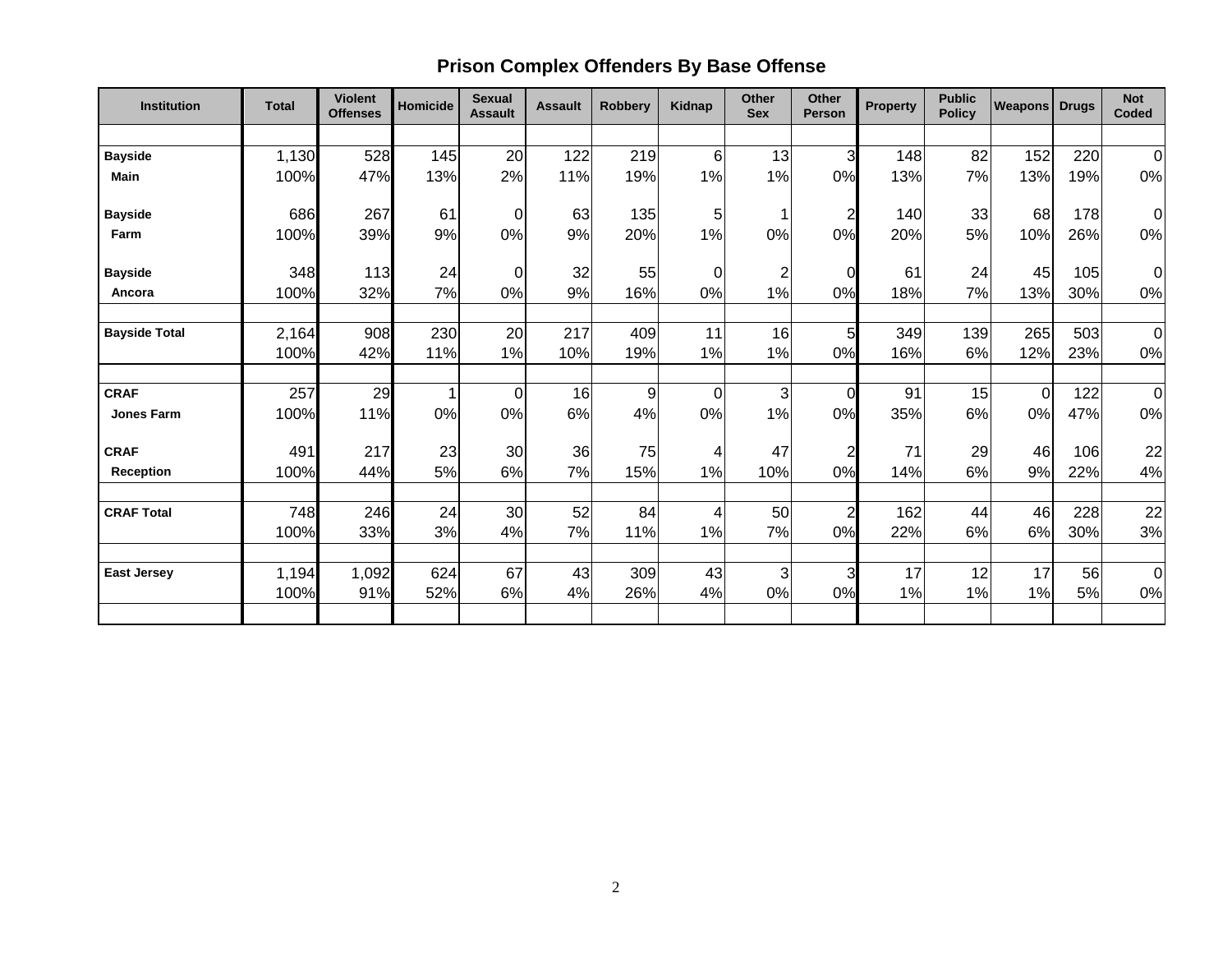## **Prison Complex Offenders By Base Offense**

| <b>Institution</b>                                  | <b>Total</b> | <b>Violent</b><br><b>Offenses</b> | <b>Homicide</b> | <b>Sexual</b><br><b>Assault</b> | <b>Assault</b> | <b>Robbery</b> | <b>Kidnap</b> | Other<br><b>Sex</b> | Other<br><b>Person</b> | <b>Property</b> | <b>Public</b><br><b>Policy</b> | <b>Weapons</b> | <b>Drugs</b> | <b>Not</b><br>Coded |
|-----------------------------------------------------|--------------|-----------------------------------|-----------------|---------------------------------|----------------|----------------|---------------|---------------------|------------------------|-----------------|--------------------------------|----------------|--------------|---------------------|
|                                                     |              |                                   |                 |                                 |                |                |               |                     |                        |                 |                                |                |              |                     |
| <b>NJ State Prison</b>                              | 1,695        | 1,544                             | 1,061           | 90                              | 52             | 271            | 53            | 8                   | 9                      | 37              | 22                             | 30             | 52           | 10                  |
|                                                     | 100%         | 91%                               | 63%             | 5%                              | 3%             | 16%            | 3%            | 0%                  | 1%                     | 2%              | 1%                             | 2%             | 3%           | 1%                  |
|                                                     |              |                                   |                 |                                 |                |                |               |                     |                        |                 |                                |                |              |                     |
| <b>Northern</b>                                     | 2,105        | 1,438                             | 505             | 124                             | 189            | 535            | 44            | 32                  | 9                      | 157             | 80                             | 135            | 295          | $\Omega$            |
| <b>Main</b>                                         | 100%         | 68%                               | 24%             | 6%                              | 9%             | 25%            | 2%            | 2%                  | 0%                     | 7%              | 4%                             | 6%             | 14%          | 0%                  |
|                                                     |              |                                   |                 |                                 |                |                |               |                     |                        |                 |                                |                |              |                     |
| <b>Northern</b>                                     | 492          | 277                               | 61              | 11                              | 53             | 143            | 4             | 5                   | 0                      | 59              | 19                             | 56             | 81           | 0                   |
| Ad. Seg. Male                                       | 100%         | 56%                               | 12%             | 2%                              | 11%            | 29%            | 1%            | 1%                  | 0%                     | 12%             | 4%                             | 11%            | 16%          | 0%                  |
|                                                     |              |                                   |                 |                                 |                |                |               |                     |                        |                 |                                |                |              |                     |
| <b>Northern Total</b>                               | 2,597        | 1,715                             | 566             | 135                             | 242            | 678            | 48            | 37                  | 9                      | 216             | 99                             | 191            | 376          | 0                   |
|                                                     | 100%         | 66%                               | 22%             | 5%                              | 9%             | 26%            | 2%            | 1%                  | 0%                     | 8%              | 4%                             | 7%             | 14%          | 0%                  |
|                                                     |              |                                   |                 |                                 |                |                |               |                     |                        |                 |                                |                |              |                     |
| <b>Southern</b>                                     | 2,086        | 820                               | 114             | 83                              | 187            | 318            | 12            | 97                  | 9                      | 295             | 110                            | 286            | 575          | $\Omega$            |
|                                                     | 100%         | 39%                               | 5%              | 4%                              | 9%             | 15%            | 1%            | 5%                  | 0%                     | 14%             | 5%                             | 14%            | 28%          | 0%                  |
|                                                     |              |                                   |                 |                                 |                |                |               |                     |                        |                 |                                |                |              |                     |
| <b>South Woods</b>                                  | 3,368        | 2,382                             | 699             | 399                             | 318            | 773            | 60            | 120                 | 13                     | 232             | 119                            | 270            | 364          | $\overline{1}$      |
|                                                     | 100%         | 71%                               | 21%             | 12%                             | 9%             | 23%            | 2%            | 4%                  | 0%                     | 7%              | 4%                             | 8%             | 11%          | 0%                  |
|                                                     |              |                                   |                 |                                 |                |                |               |                     |                        |                 |                                |                |              |                     |
| <b>Subtotal</b>                                     | 13,852       | 8,707                             | 3,318           | 824                             | 1,111          | 2,842          | 231           | 331                 | 50                     | 1,308           | 545                            | 1105           | 2,154        | 33                  |
| <b>Male Offenders in</b><br><b>Other Facilities</b> | 100%         | 63%                               | 24%             | 6%                              | 8%             | 21%            | 2%            | 2%                  | 0%                     | 9%              | 4%                             | 8%             | 16%          | 0%                  |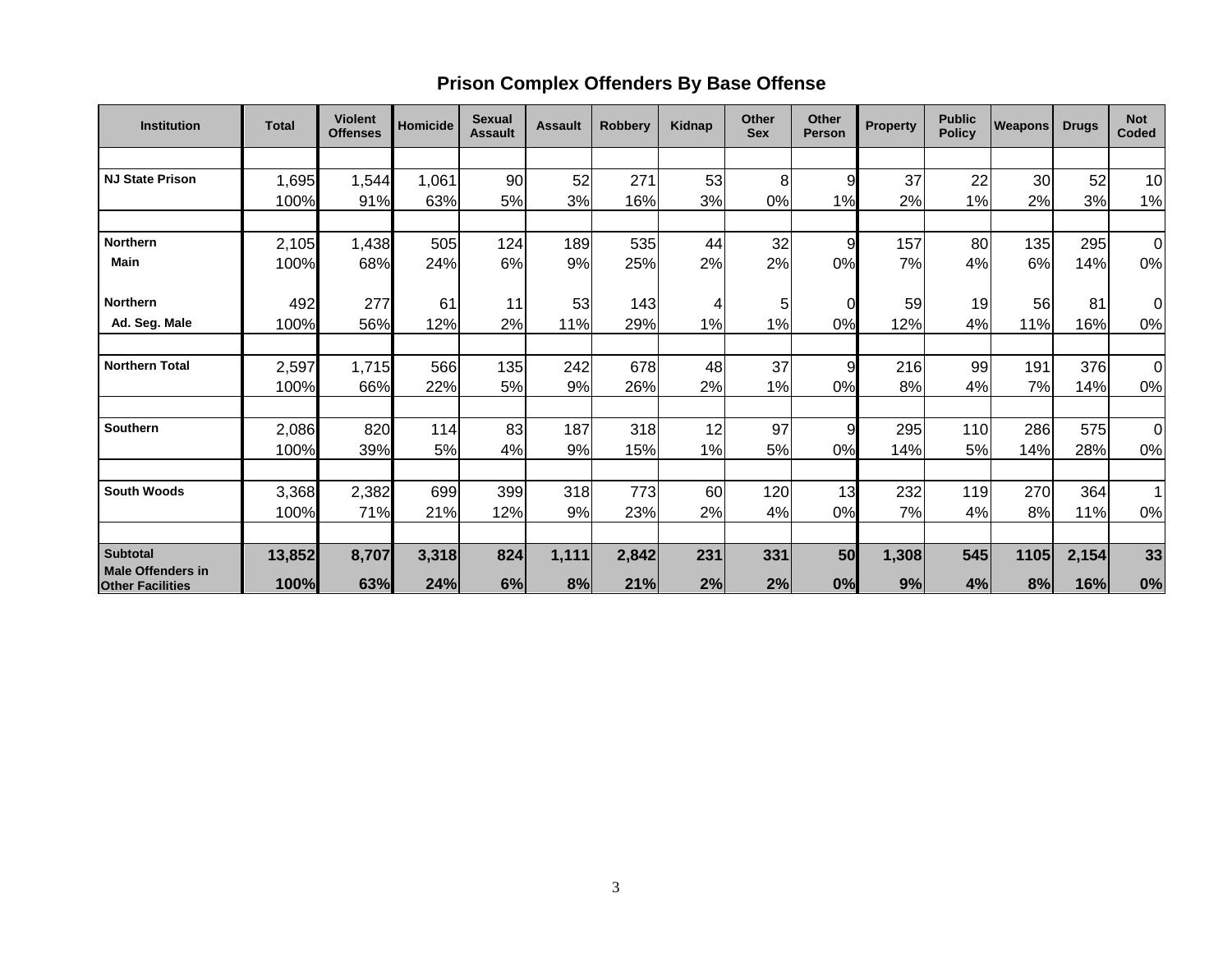| <b>Institution</b>    | <b>Total</b> | <b>Violent</b><br><b>Offenses</b> | Homicide | <b>Sexual</b><br><b>Assault</b> | <b>Assault</b> | <b>Robbery</b> | Kidnap | Other<br>Sex | Other<br><b>Person</b> | <b>Property</b> | <b>Public</b><br><b>Policy</b> | <b>Weapons Drugs</b> |       | <b>Not</b><br>Coded |
|-----------------------|--------------|-----------------------------------|----------|---------------------------------|----------------|----------------|--------|--------------|------------------------|-----------------|--------------------------------|----------------------|-------|---------------------|
|                       |              |                                   |          |                                 |                |                |        |              |                        |                 |                                |                      |       |                     |
| <b>ADTC</b>           | 567          | 565                               | 2        | 490                             |                | ⌒              | 10     | 57           |                        | 01              | 0                              | $\Omega$             | 0     | 2                   |
|                       | 100%         | 100%                              | 0%       | 86%                             | 0%             | 0%             | 2%     | 10%          | 1%                     | 0%              | 0%                             | 0%l                  | 0%    | 0%                  |
|                       |              |                                   |          |                                 |                |                |        |              |                        |                 |                                |                      |       |                     |
| <b>Subtotal</b>       | 14,419       | 9,272                             | 3,320    | 1,314                           | 1,111          | 2,844          | 241    | 388          | 54                     | 1,308           | 545                            | 1105                 | 2,154 | 35                  |
|                       | 100%         | 64%                               | 23%      | 9%                              | 8%             | 20%            | 2%     | 3%           | 0%                     | 9%              | 4%                             | 8%                   | 15%   | 0%                  |
|                       |              |                                   |          |                                 |                |                |        |              |                        |                 |                                |                      |       |                     |
| <b>Mahan - Female</b> | 774          | 456                               | 197      | 12                              | 85             | 132            | 8      | 18           |                        | $111_1$         | 23                             | 24                   | 132   | 28                  |
| Prison                | 100%         | 59%                               | 25%      | 2%                              | 11%            | 17%            | $1\%$  | 2%           | 1%                     | 14%             | 3%                             | 3%                   | 17%   | 4%                  |
|                       |              |                                   |          |                                 |                |                |        |              |                        |                 |                                |                      |       |                     |
| <b>Total Prison</b>   | 15,193       | 9,728                             | 3,517    | 1,326                           | 1,196          | 2,976          | 249    | 406          | 58                     | 1,419           | 568                            | 1129                 | 2,286 | 63                  |
| <b>Complex</b>        | 100%         | 64%                               | 23%      | 9%                              | 8%             | 20%            | 2%     | 3%           | 0%                     | 9%              | 4%                             | 7%                   | 15%   | 0%                  |

### **Prison Complex Offenders By Base Offense**

#### **ADTC** MALE OFFENDERS IN OTHER FACILITIES

#### **FEMALE OFFENDERS**



Virtually all offenders at ADTC were committed for violent offenses.



Sixty-three percent (63%) of Male Offenders in Other Facilities were convicted of a violent offense.

Sixteen percent (16%) of all Male Offenders in Other Facilities were convicted of drug offenses.



Violent offenses were the most frequent commitment-offenses at Edna Mahan (58.9%).

Seventeen percent (17%) of female inmates were committed for drug offenses.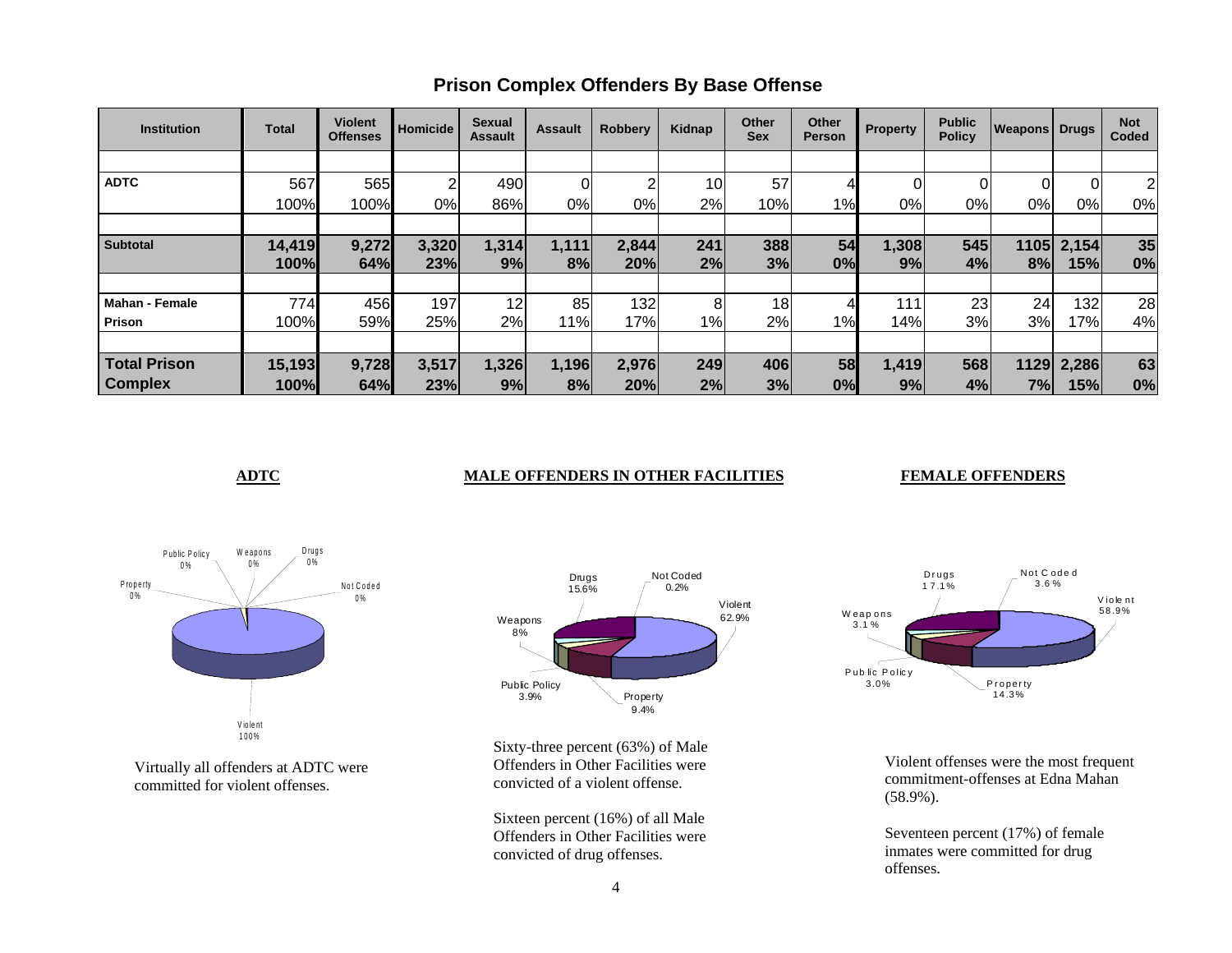| <b>Institution</b>         | <b>Total</b> | <b>Violent</b><br><b>Offenses</b> | <b>Homicide</b> | <b>Sexual</b><br><b>Assault</b> | <b>Assault</b> | Robbery | <b>Kidnap</b>  | Other<br><b>Sex</b> | <b>Other</b><br><b>Person</b> | <b>Property</b> | <b>Public</b><br><b>Policy</b> | Weapons | <b>Drugs</b> | <b>Not</b><br>Coded |
|----------------------------|--------------|-----------------------------------|-----------------|---------------------------------|----------------|---------|----------------|---------------------|-------------------------------|-----------------|--------------------------------|---------|--------------|---------------------|
|                            |              |                                   |                 |                                 |                |         |                |                     |                               |                 |                                |         |              |                     |
| <b>Garden State</b>        | 1,651        | 1016                              | 156             | 71                              | 209            | 521     | 13             | 44                  | $\overline{2}$                | 100             | 47                             | 318     | 169          |                     |
|                            | 100%         | 62%                               | 9%              | 4%                              | 13%            | 32%     | 1%             | 3%                  | 0%                            | 6%              | 3%                             | 19%     | 10%          | 0%                  |
|                            |              |                                   |                 |                                 |                |         |                |                     |                               |                 |                                |         |              |                     |
| <b>Mountainview</b>        | 898          | 362                               | 25              | 9                               | 86             | 212     | $\overline{2}$ | 25                  | 3                             | 128             | 43                             | 213     | 152          | $\Omega$            |
|                            | 100%         | 40%                               | 3%              | 1%                              | 10%            | 24%     | 0%             | 3%                  | 0%                            | 14%             | 5%                             | 24%     | 17%          | 0%                  |
|                            |              |                                   |                 |                                 |                |         |                |                     |                               |                 |                                |         |              |                     |
| Wagner                     | 457          | 270                               | 46              | 6                               | 64             | 141     | 4              | $\overline{7}$      | $\overline{2}$                | 43              | 18                             | 78      | 48           | $\mathbf 0$         |
| <b>Main</b>                | 100%         | 59%                               | 10%             | 1%                              | 14%            | 31%     | 1%             | 2%                  | 0%                            | 9%              | 4%                             | 17%     | 11%          | 0%                  |
| Wagner                     | 265          | 154                               | 14              | 6                               | 35             | 88      | 3              | 7                   |                               | 19              | 11                             | 55      | 26           | $\Omega$            |
| Ad. Seg.                   | 100%         | 58%                               | 5%              | 2%                              | 13%            | 33%     | 1%             | 3%                  | 0%                            | 7%              | 4%                             | 21%     | 10%          | 0%                  |
| Wagner                     | 144          | 47                                | 6               | 0                               | 14             | 24      | 2              | 0                   |                               | 28              | 5                              | 27      | 37           | $\Omega$            |
| <b>Minimum Units</b>       | 100%         | 33%                               | 4%              | 0%                              | 10%            | 17%     | 1%             | 0%                  | 1%                            | 19%             | 3%                             | 19%     | 26%          | 0%                  |
|                            |              |                                   |                 |                                 |                |         |                |                     |                               |                 |                                |         |              |                     |
| Wagner                     | 866          | 471                               | 66              | 12                              | 113            | 253     | 9              | 14                  | 4                             | 90              | 34                             | 160     | 111          | $\Omega$            |
| <b>Total</b>               | 100%         | 54%                               | 8%              | 1%                              | 13%            | 29%     | 1%             | 2%                  | 0%                            | 10%             | 4%                             | 18%     | 13%          | 0%                  |
| <b>Total Youth Complex</b> | 3,415        | 1,849                             | 247             | 92                              | 408            | 986     | 24             | 83                  | 9                             | 318             | 124                            | 691     | 432          |                     |
|                            | 100%         | 54%                               | 7%              | 3%                              | 12%            | 29%     | 1%             | 2%                  | 0%                            | 9%              | 4%                             | 20%     | 13%          | 0%                  |

# **Youth Complex Offenders By Base Offense**<br> **Research Line Line Latter Latter Latter Latter Latter Latter Latter Latter**